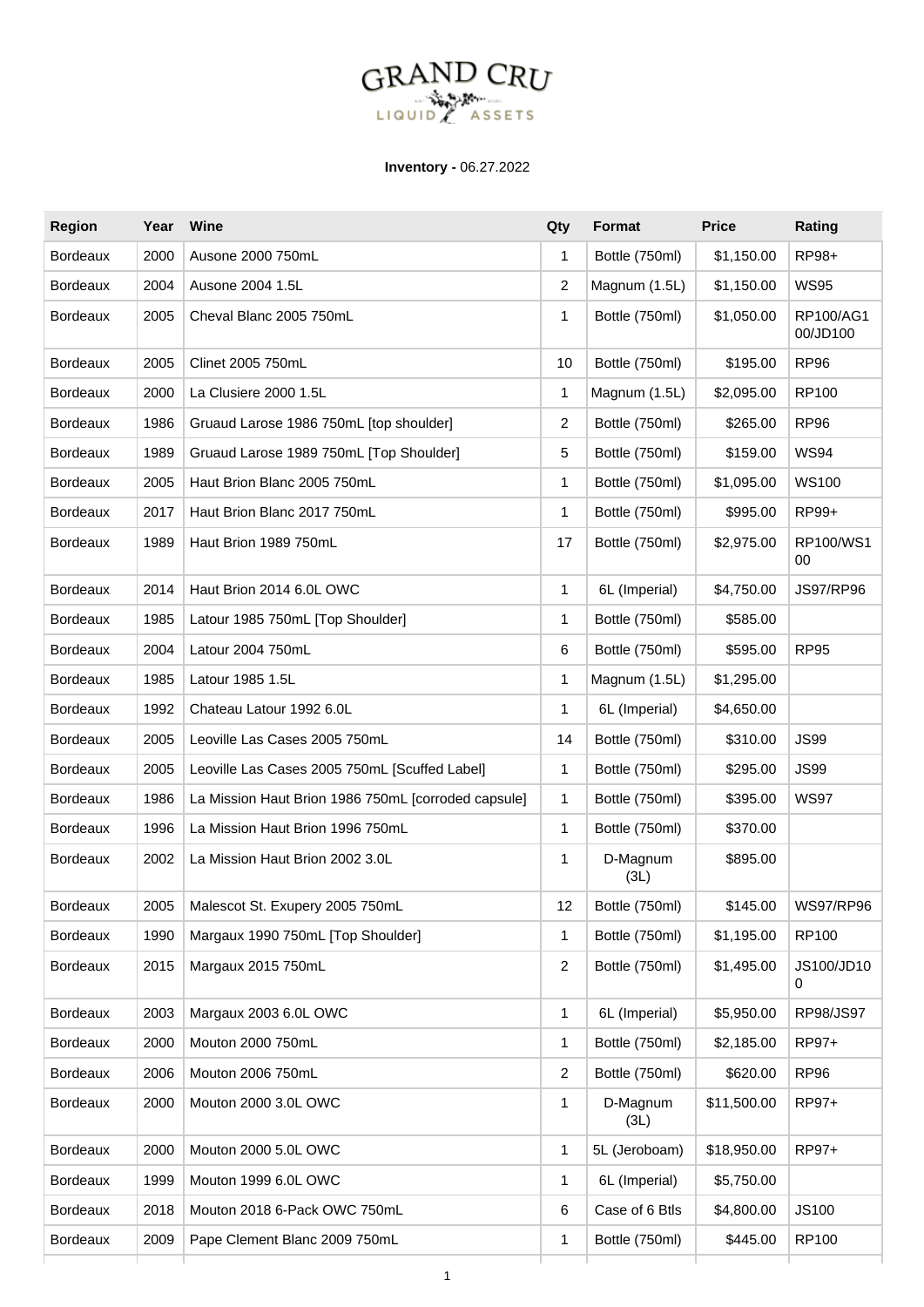| <b>Bordeaux</b> | 2009 | Pavie Macquin 2009 6-Pack OWC 750mL                       | 1              | Case of 6 Btls | \$895.00    | WS96/JS96        |
|-----------------|------|-----------------------------------------------------------|----------------|----------------|-------------|------------------|
| <b>Bordeaux</b> | 2012 | Le Petit ChevaL [2nd Label Cheval Blanc] 2012 750mL       | 5              | Bottle (750ml) | \$175.00    | AG94             |
| <b>Bordeaux</b> | 1998 | Petrus 1998 1.5L                                          | 1              | Magnum (1.5L)  | \$9,950.00  | JS100/AG99       |
| <b>Bordeaux</b> | 1999 | Petrus 1999 1.5L                                          | 3              | Magnum (1.5L)  | \$6,895.00  | RP94             |
| <b>Bordeaux</b> | 2006 | Pontet Canet 2006 750mL                                   | 5              | Bottle (750ml) | \$129.00    | RP95+            |
| <b>Bordeaux</b> | 2005 | Tertre Roteboeuf 2005 750mL                               | 1              | Bottle (750ml) | \$360.00    | JD99/RP98        |
| Burgundy        | 2011 | Anne Gros Richebourg 2011 750mL                           | 1              | Bottle (750ml) | \$795.00    | AG94             |
| Burgundy        | 2001 | Armand Rousseau Chambertin Clos de Beze 2001<br>750mL     | 9              | Bottle (750ml) | \$3,895.00  | AG95             |
| Burgundy        | 2014 | Arnoux-Lachaux Echezeaux 2014 750mL                       | $\overline{2}$ | Bottle (750ml) | \$995.00    |                  |
| Burgundy        | 2015 | Ballot-Millot Meursault Genevrieres 2015 750mL            | 5              | Bottle (750ml) | \$135.00    |                  |
| Burgundy        | 2015 | Ballot-Millot Meursault Perrieres 2015 750mL              | 6              | Bottle (750ml) | \$135.00    |                  |
| Burgundy        | 2009 | Coche Dury Meursault Les Perrieres 2009 750mL             | 3              | Bottle (750ml) | \$5,650.00  | AG96             |
| Burgundy        | 1993 | Denis Bachelet Charmes Chambertin 1993 750mL              | 1              | Bottle (750ml) | \$1,895.00  | AG97             |
| Burgundy        | 2014 | DRC Corton Grand Cru 2014 750mL                           | 1              | Bottle (750ml) | \$2,950.00  |                  |
| Burgundy        | 2017 | DRC Corton Grand Cru 2017 750mL                           | 3              | Bottle (750ml) | \$2,795.00  | <b>WS94</b>      |
| Burgundy        | 1996 | DRC Echezeaux 1996 750mL                                  | 9              | Bottle (750ml) | \$3,595.00  |                  |
| Burgundy        | 1999 | DRC Echezeaux 1999 750mL                                  | 13             | Bottle (750ml) | \$4,095.00  | <b>BH95/AG95</b> |
| Burgundy        | 2000 | DRC Echezeaux 2000 750mL                                  | 1              | Bottle (750ml) | \$3,495.00  |                  |
| Burgundy        | 2001 | DRC Echezeaux 2001 750mL                                  | 6              | Bottle (750ml) | \$3,695.00  |                  |
| Burgundy        | 2003 | DRC Echezeaux 2003 750mL                                  | 1              | Bottle (750ml) | \$3,695.00  | <b>RP95</b>      |
| Burgundy        | 2013 | DRC Echezeaux 2013 750mL [Slightly Nicked Label]          | 1              | Bottle (750ml) | \$3,150.00  |                  |
| Burgundy        | 2018 | DRC Echezeaux 2018 750mL                                  | 3              | Bottle (750ml) | \$3,295.00  | <b>BH94</b>      |
| Burgundy        | 2007 | DRC Grands Echezeaux 2007 750mL                           | 1              | Bottle (750ml) | \$3,650.00  |                  |
| Burgundy        | 2013 | DRC Grands Echezeaux 2013 750mL                           | 1              | Bottle (750ml) | \$3,650.00  | AG94             |
| Burgundy        | 2013 | DRC La Tache 2013 750mL                                   | 4              | Bottle (750ml) | \$5,950.00  | <b>RP97</b>      |
| Burgundy        | 2003 | DRC Romanee Conti 2003 750mL                              | 1              | Bottle (750ml) | \$23,950.00 | <b>BH96</b>      |
| Burgundy        | 2018 | DRC Romanee Conti 2018 750mL [Slightly Soiled<br>Label]   | 1              | Bottle (750ml) | \$26,975.00 | <b>BH99</b>      |
| Burgundy        | 2011 | DRC Romanee Conti 2011 1.5L                               | 1              | Magnum (1.5L)  | \$59,500.00 | AG97             |
| Burgundy        | 2006 | DRC Richebourg 2006 750mL                                 | 3              | Bottle (750ml) | \$4,950.00  | <b>BH95/WS95</b> |
| Burgundy        | 2007 | DRC Richebourg 2007 750mL                                 | 3              | Bottle (750ml) | \$4,395.00  | RP <sub>94</sub> |
| Burgundy        | 2003 | DRC St Vivant 2003 750mL                                  | 1              | Bottle (750ml) | \$4,250.00  | <b>RP95</b>      |
| Burgundy        | 2004 | DRC St Vivant 2004 750mL                                  | $\overline{2}$ | Bottle (750ml) | \$3,850.00  |                  |
| Burgundy        | 1999 | DRC Vosne Romanee Cuvee Duvault Blochet 1999<br>1.5L      | 1              | Magnum (1.5L)  | \$6,950.00  |                  |
| Burgundy        | 2005 | Claude Dugat Chapelle Chambertin 2005 750mL               | $\mathbf{1}$   | Bottle (750ml) | \$995.00    | AG95             |
| Burgundy        | 2019 | Dujac Charmes Chambertin 2019 750mL                       | $\overline{2}$ | Bottle (750ml) | \$675.00    | <b>TBD</b>       |
| Burgundy        | 2019 | Dujac Echezeaux 2019 750mL                                | $\overline{2}$ | Bottle (750ml) | \$995.00    |                  |
| Burgundy        | 1999 | Fourrier Griotte Chambertin 1999 750mL                    | 1              | Bottle (750ml) | \$1,395.00  |                  |
| Burgundy        | 1999 | Fourrier Gevrey Chambertin Clos St. Jacques 1999<br>750mL | 1              | Bottle (750ml) | \$995.00    |                  |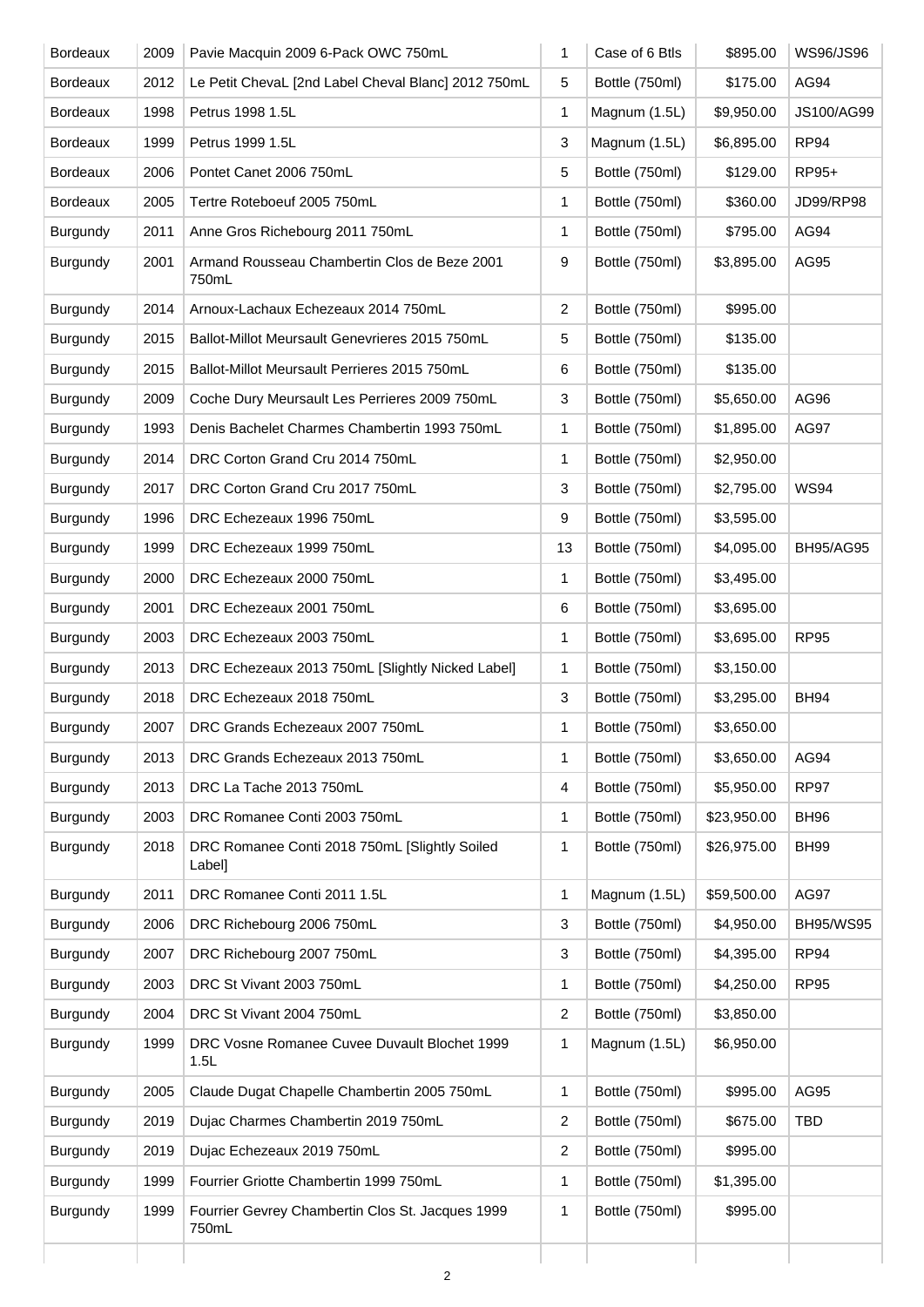| Burgundy  | 1999 | Fourrier Gevrey Chambertin Clos St. Jacques 1999<br>1.5L                        | 1                       | Magnum (1.5L)  | \$2,650.00 |                  |
|-----------|------|---------------------------------------------------------------------------------|-------------------------|----------------|------------|------------------|
| Burgundy  | 2018 | Georges Noellat Echezeaux 2018 750mL                                            | 4                       | Bottle (750ml) | \$465.00   |                  |
| Burgundy  | 2013 | Jean Grivot Vosne Romanee Aux Brulees 2013 750mL                                | 1                       | Bottle (750ml) | \$260.00   |                  |
| Burgundy  | 2018 | Jean Grivot Vosne Romanee Aux Brulees 2018 750mL                                | 4                       | Bottle (750ml) | \$295.00   | <b>TBD</b>       |
| Burgundy  | 2014 | Robert Groffier Chambolle Musigny Les Amoureuses<br>2014 750mL                  | 9                       | Bottle (750ml) | \$525.00   | <b>WS96</b>      |
| Burgundy  | 2014 | Robert Groffier Chambolle Musigny 1er Cru Les<br>Sentiers 2014 6-Pack OCB 750mL | 1                       | Case of 6 Btls | \$1,350.00 | <b>RP94</b>      |
| Burgundy  | 2009 | Hospices de Beaune Corton Clos du Roi Cuvee<br>Baronne du Bay 2009 750mL        | 10                      | Bottle (750ml) | \$275.00   |                  |
| Burgundy  | 2018 | Hudelot Noellat Chambolle Musigny Les Charmes 2018<br>750mL                     | $\overline{\mathbf{c}}$ | Bottle (750ml) | \$185.00   |                  |
| Burgundy  | 1995 | Leroy Pommard Vignots 1995 750mL [Slightly Nicked<br>Label]                     | 1                       | Bottle (750ml) | \$3,395.00 |                  |
| Burgundy  | 1999 | Leroy Pommard Vignots 1999 750mL                                                | 4                       | Bottle (750ml) | \$4,350.00 |                  |
| Burgundy  | 1999 | Leroy Pommard Vignots 1999 750mL [scuffed label]                                | 1                       | Bottle (750ml) | \$4,950.00 |                  |
| Burgundy  | 2012 | Meo Camuzet Vosne Romanee Aux Brulees 2012<br>750mL                             | 6                       | Bottle (750ml) | \$795.00   | AG95             |
| Burgundy  | 2019 | Meo Camuzet Vosne Romanee Les Chaumes 2019<br>750mL                             | 4                       | Bottle (750ml) | \$225.00   | <b>TBD</b>       |
| Burgundy  | 2009 | Meo Camuzet Clos Vougeot Pres Le Cellier 2009<br>750mL                          | 7                       | Bottle (750ml) | \$395.00   |                  |
| Burgundy  | 2008 | Mugnier Chambolle Musigny 2008 750mL                                            | 12                      | Bottle (750ml) | \$695.00   |                  |
| Burgundy  | 2005 | Mongeard Mugneret Grands Echezeaux 2005 1.5L                                    | 1                       | Magnum (1.5L)  | \$1,495.00 |                  |
| Burgundy  | 1993 | Mugnier Musigny 1993 750mL                                                      | 11                      | Bottle (750ml) | \$3,650.00 | <b>BH97</b>      |
| Burgundy  | 2009 | Mugnier Musigny 2009 750mL                                                      | 1                       | Bottle (750ml) | \$4,695.00 | <b>RP98</b>      |
| Burgundy  | 2014 | Mugnier Musigny 2014 750mL                                                      | 1                       | Bottle (750ml) | \$2,695.00 | <b>BH95</b>      |
| Burgundy  | 2005 | Mongeard Mugneret Richebourg 2005 1.5L                                          | 3                       | Magnum (1.5L)  | \$2,500.00 |                  |
| Burgundy  | 2019 | Mongeard Mugneret Clos Vougeot 2019 750mL                                       | 5                       | Bottle (750ml) | \$199.00   | RP <sub>94</sub> |
| Burgundy  | 2019 | Mongeard Mugneret Clos Vougeot 2019 750mL<br>[Scuffed Label]                    | 1                       | Bottle (750ml) | \$195.00   | RP <sub>94</sub> |
| Burgundy  | 1990 | Ponsot Clos de la Roche 1990 750mL                                              | 1                       | Bottle (750ml) | \$3,195.00 | <b>RP98</b>      |
| Burgundy  | 1999 | Nicolas Potel Vosne Romanee Aux Malconsorts 1999<br>750mL                       | 2                       | Bottle (750ml) | \$340.00   |                  |
| Burgundy  | 2013 | Raveneau Chablis Grand Cru Les Clos 2013 750mL                                  | 3                       | Bottle (750ml) | \$1,350.00 | <b>BH94</b>      |
| Burgundy  | 2018 | Rouget Vosne Romanee Cros Parantoux 2018 750mL                                  | 1                       | Bottle (750ml) | \$2,985.00 | TBD              |
| Burgundy  | 2008 | Roty Griotte Chambertin 2008 750mL                                              | 1                       | Bottle (750ml) | \$595.00   | AG95             |
| Burgundy  | 2018 | Roumier Chambolle Musigny 1er Cru Les Combottes<br>2018 750mL                   | 3                       | Bottle (750ml) | \$1,395.00 |                  |
| Champagne | 2014 | Louis Roederer Vintage Brut "Gift Box" 2014 750mL                               | 64                      | Bottle (750ml) | \$85.00    | <b>RP95</b>      |
| Champagne | 2003 | Dom Perignon Rose Limited Edition Jeff Koons Gift<br>Box 2003 750mL             | 4                       |                | \$450.00   | <b>WS96</b>      |
| Rhone     | 2010 | Chapoutier L'Ermite Blanc 2010 750mL                                            | 1                       | Bottle (750ml) | \$475.00   | RP100            |
| Rhone     | 2012 | Chapoutier L'Ermite Blanc 2012 750mL                                            | 5                       | Bottle (750ml) | \$370.00   | RP100            |
| Rhone     | 2012 | Chapoutier l'Oree Blanc 2012 750mL                                              | 2                       | Bottle (750ml) | \$215.00   | <b>WS97/RP96</b> |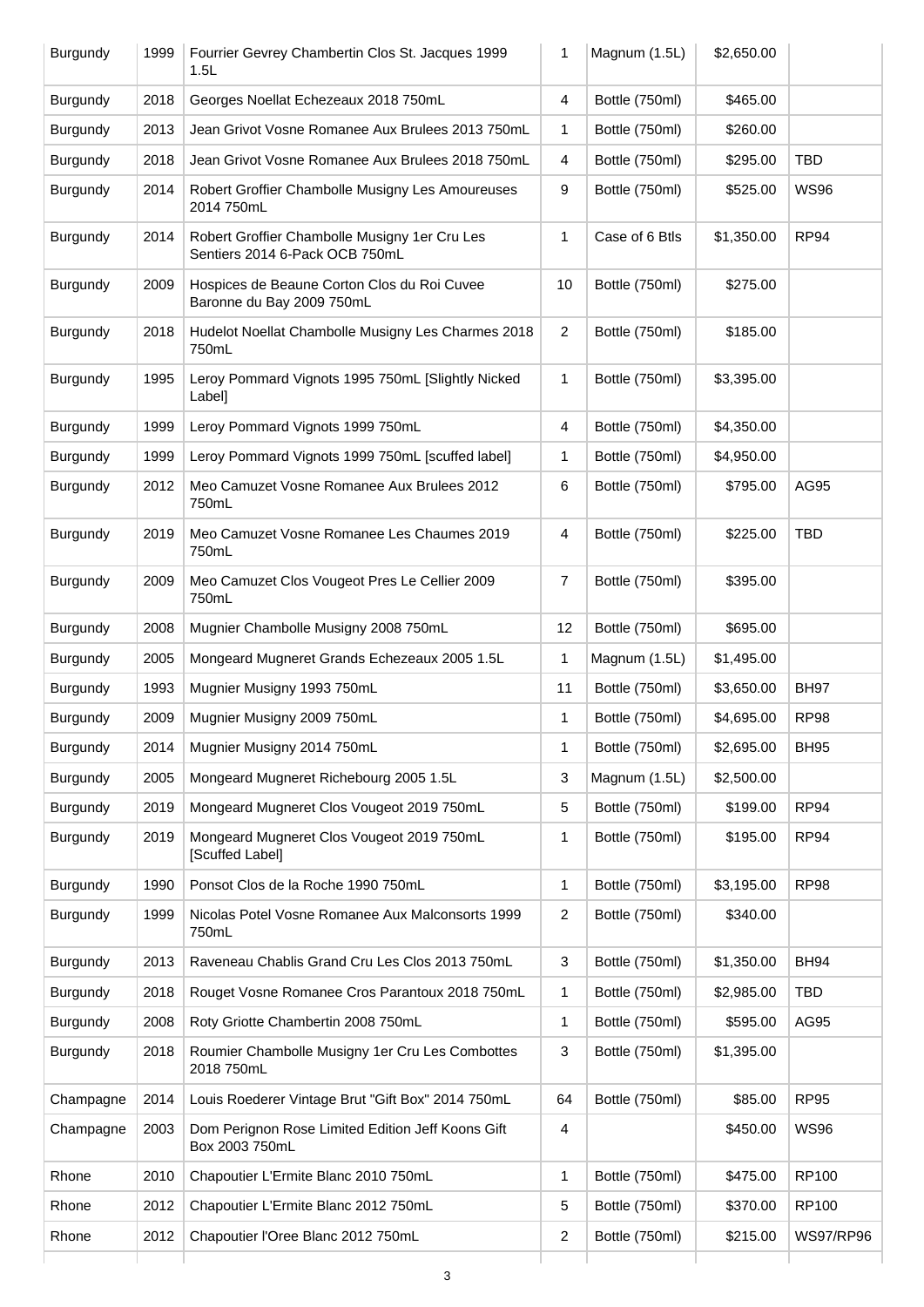| Rhone           | 1991 | Chave Hermitage Cuvee Cathelin 1991 750mL [Slightly<br>Nicked Label]                                            | 2              | Bottle (750ml)        | \$11,950.00 | <b>RP98</b>     |
|-----------------|------|-----------------------------------------------------------------------------------------------------------------|----------------|-----------------------|-------------|-----------------|
| Rhone           | 1989 | Chave Hermitage Blanc 1989 750mL                                                                                | 5              | Bottle (750ml)        | \$450.00    |                 |
| Rhone           | 1985 | Chave Hermitage 1985 750mL                                                                                      | 3              | Bottle (750ml)        | \$1,095.00  |                 |
| Rhone           | 2003 | Guigal La Landonne 2003 750mL                                                                                   | 7              | Bottle (750ml)        | \$735.00    | RP100           |
| Rhone           | 2009 | Guigal La Landonne 2009 750mL                                                                                   | 1              | Bottle (750ml)        | \$510.00    | RP100           |
| Rhone           | 2010 | Guigal La Mouline 2010 750mL                                                                                    | 2              | Bottle (750ml)        | \$525.00    | RP100           |
| Rhone           | 2010 | Guigal Ermitage Ex Voto Blanc 2010 750mL                                                                        | 7              | Bottle (750ml)        | \$295.00    | RP100           |
| Rhone           | 2010 | Jaboulet Hermitage La Chapelle Blanc 2010 750mL                                                                 | 3              | Bottle (750ml)        | \$195.00    | <b>WS97</b>     |
| Rhone           | 2000 | Pegau Chateauneuf du Pape Cuvee da Capo 2000<br>1.5L                                                            | 14             | Magnum (1.5L)         | \$995.00    | RP100           |
| Rhone           | 2003 | Pegau Chateauneuf du Pape Cuvee da Capo 2003<br>1.5L                                                            | 1              | Magnum (1.5L)         | \$1,095.00  | RP100           |
| Rhone           | 1994 | Chateau Rayas Chateauneuf du Pape Reserve 1994<br>750mL                                                         | 12             | Bottle (750ml)        | \$1,495.00  |                 |
| Rhone           | 2007 | Clos Saint-Jean Chateauneuf du Pape Sanctus<br>Sanctorum 2007 1.5L OWC                                          | 3              | Magnum (1.5L)         | \$1,325.00  | RP100           |
| Rhone           | 2019 | Chimere Chateauneuf du Pape [Sine Qua Non & Clos<br>St Jean] 2019 1.5L OWC                                      | 3              | Magnum (1.5L)         | \$995.00    | <b>TBD</b>      |
| Spain           | 2014 | Descendientes de J. Palacios La Faraona 2014 750mL                                                              | 1              | Bottle (750ml)        | \$1,495.00  | RP100           |
| Sine Qua<br>Non | 1998 | Sine Qua Non - SQN- The Antagonists 1998 1.5L                                                                   | 1              | Magnum (1.5L)         | \$4,500.00  | <b>RP95</b>     |
| Sine Qua<br>Non | 1998 | Sine Qua Non - SQN- The Antagonists 1998 1.5L<br>[Missing Wax Capsule]                                          | 1              | Magnum (1.5L)         | \$4,250.00  | <b>RP95</b>     |
| Sine Qua<br>Non | 2007 | Sine Qua Non -SQN- Eleven Confessions Dangerous<br>Birds Syrah/Grenache 2007 2-Pack OWC 1.5L                    | 1              | Case of 2<br>Magnum   | \$3,950.00  | RP98/JS100      |
| Sine Qua<br>Non | 2014 | Sine Qua Non - SQN- Eleven Confessions 2014<br>Assortment [Putti Syrah & Cherubini Grenache] 2-Pack<br>OWC 3.0L | 1              | Case of 2<br>D/Magnum | \$9,950.00  | JD99            |
| Sine Qua<br>Non | 2014 | Sine Qua Non -SQN- Eleven Confessions Testa dei<br>Cherubini Grenache 2014 3.0L                                 | 1              | D-Magnum<br>(3L)      | \$3,950.00  | <b>JD99</b>     |
| Sine Qua<br>Non | 2012 | Sine Qua Non -SQN- The Writing on the Wall [SQN<br>Book & Petite Syrah] 2012 OWC 1.5L                           | 3              |                       | \$4,895.00  | AG98            |
| Sine Qua<br>Non | 2006 | Sine Qua Non - SQN- Eleven Confessions Crosshairs<br>Grenache Vineyard 2006 750mL                               | $\mathbf{1}$   | Bottle (750ml)        | \$995.00    | RP100/JD10<br>0 |
| Sine Qua<br>Non | 2011 | Sine Qua Non - SQN- Dark Blossom Syrah & Grenache<br>2011 2-Pack OWC 1.5L                                       | 1              | Case of 2<br>Magnum   | \$2,095.00  | RP99/RP97       |
| Sine Qua<br>Non | 2016 | Sine Qua Non - SQN- Grenache "Dirt Vernacular" 2016<br>750mL                                                    | $\mathbf{1}$   | Bottle (750ml)        | \$325.00    | JD100           |
| Sine Qua<br>Non | 2011 | Sine Qua Non -SQN- Dark Blossom Syrah 2011 750mL                                                                | 2              | Bottle (750ml)        | \$365.00    | <b>RP99</b>     |
| Sine Qua<br>Non | 2008 | Sine Qua Non -SQN- Eleven Confessions The Duel<br>Syrah 2008 3.0L                                               | $\overline{2}$ | D-Magnum<br>(3L)      | \$3,650.00  | <b>RP99</b>     |
| Sine Qua<br>Non | 2014 | Sine Qua Non - SQN- Eleven Confessions 'Testa dei<br>Cherubini' Grenache 2014 750mL                             | 1              | Bottle (750ml)        | \$450.00    | <b>JD99</b>     |
| Sine Qua<br>Non | 2014 | Sine Qua Non -SQN- Eleven Confessions 'Capo dei<br>Putti' Syrah 2014 750mL                                      | 1              | Bottle (750ml)        | \$450.00    | <b>JD99</b>     |
| Sine Qua<br>Non | 2015 | Sine Qua Non -SQN- Eleven Confessions Syrah 'M'<br>2015 750mL                                                   | 6              | Bottle (750ml)        | \$425.00    | <b>RP99</b>     |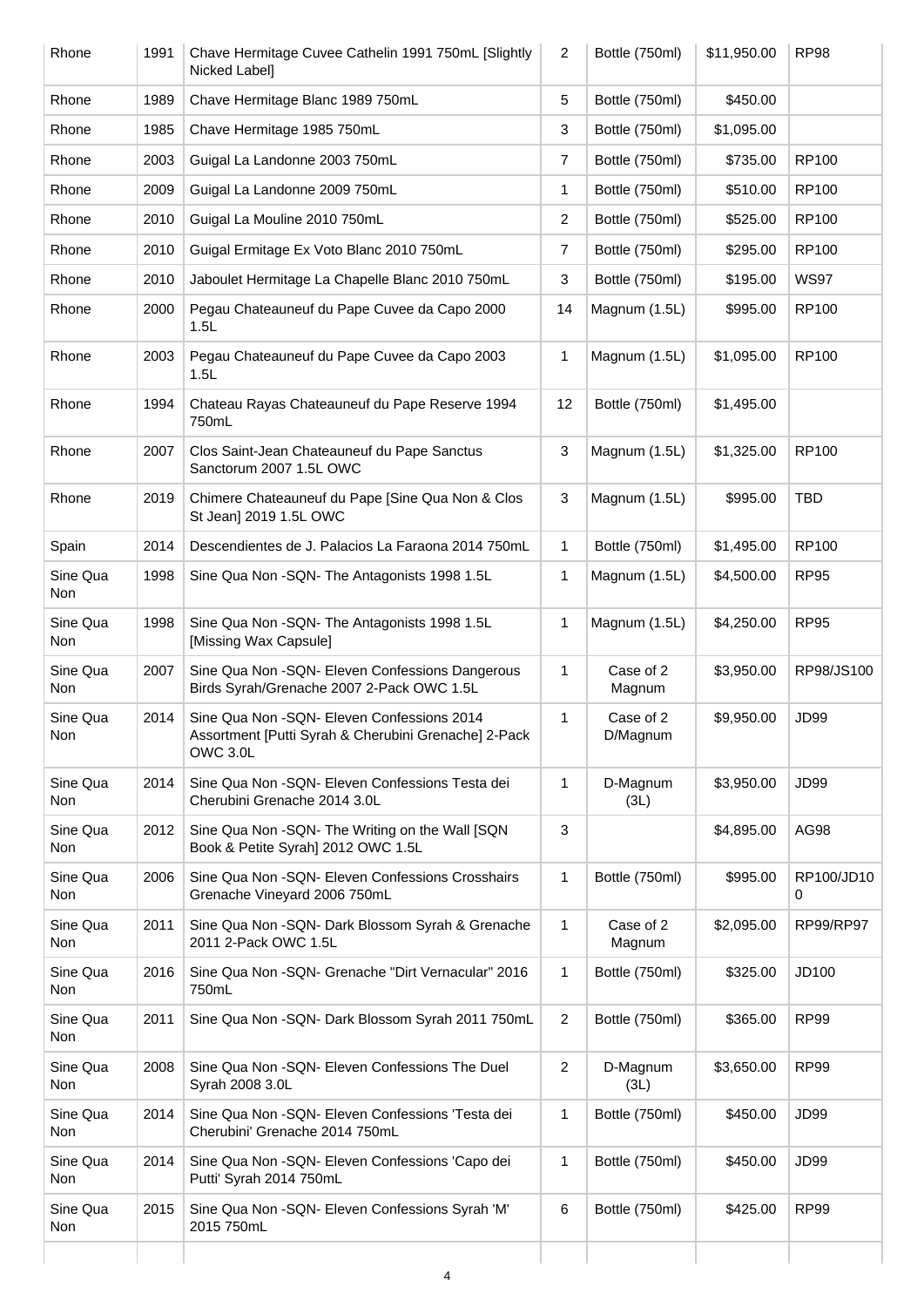| Sine Qua<br>Non | 2012 | Sine Qua Non - SQN- Eleven Confessions Touche<br>Syrah/ Rattrapante Grenache Set 2012 2-Pack OWC<br>1.5L                    | 1              | Case of 2<br>Magnum | \$2,950.00 | <b>RP100</b>     |
|-----------------|------|-----------------------------------------------------------------------------------------------------------------------------|----------------|---------------------|------------|------------------|
| Sine Qua<br>Non | 2006 | Sine Qua Non -SQN- Eleven Confessions "Shot in Dark<br>& Crosshairs" 2006 6-Pack OWC 750mL                                  | $\mathbf{1}$   | Case of 6 Btls      | \$6,250.00 | RP100            |
| Sine Qua<br>Non | 2007 | Sine Qua Non -SQN- Eleven Confessions The<br>Dangerous Birds "4 Syrah & 2 Grenache" 2007 6-Pack<br>OWC 750mL                | $\mathbf{1}$   | Case of 6 Btls      | \$5,350.00 | <b>RP98/RP97</b> |
| Sine Qua<br>Non | 2012 | Sine Qua Non - SQN- Eleven Confessions 2012<br>Assortment 6-Pack OWC 750mL "3 Touche Syrah & 3<br>Rattrapante Grenache"     | $\overline{2}$ | Case of 6 Btls      | \$3,950.00 | RP100            |
| Sine Qua<br>Non | 2013 | Sine Qua Non -SQN- Eleven Confessions Jusqu'a l'os<br>& Le Supplement 'Le Coeur Gagne' 2013 6-Pack OWC<br>750mL             | 6              | Case of 6 Btls      | \$3,950.00 | RP100            |
| Sine Qua<br>Non | 2014 | Sine Qua Non - SQN - Eleven Confessions 2014<br>Assortment "Putti Syrah & Cherubini Grenache" 6-Pack<br>OWC 750mL           | 5              | Case of 6 Btls      | \$2,950.00 | <b>JD99</b>      |
| Sine Qua<br>Non | 2015 | Sine Qua Non - SQN - Eleven Confessions 2015<br>Assortment "Syrah 'M' and Grenache 'E'" 6-Pack OWC<br>750mL                 | 8              | Case of 6 Btls      | \$3,950.00 | RP100/RP9<br>9   |
| Sine Qua<br>Non | 2016 | Sine Qua Non - SQN - Eleven Confessions 2016<br>Assortment 6-Pack OWC 750mL [Subir Syrah and<br>Pajarito Del Amor Grenache] | 6              | Case of 6 Btls      | \$3,750.00 | RP100/JD10<br>0  |
| Sine Qua<br>Non | 2009 | Sine Qua Non - SQN- Eleven Confessions This is Not<br>An Exit "Grenache/Syrah" 2009 2-Pack OWC 1.5L                         | 1              | Case of 2<br>Magnum | \$2,550.00 | RP96/RP97        |
| Sine Qua<br>Non | 2018 | Sine Qua Non - SQN- Profuga Grenache 2018 750mL                                                                             | $\overline{2}$ | Bottle (750ml)      | \$325.00   | <b>RP98</b>      |
| Sine Qua<br>Non | 2017 | Sine Qua Non -SQN- The Hated Hunter Syrah 2017<br>750mL                                                                     | 6              | Bottle (750ml)      | \$350.00   | JD100/RP98<br>+  |
| Sine Qua<br>Non | 2004 | Sine Qua Non -SQN- Into the Dark 2004 3.0L                                                                                  | 1              | D-Magnum<br>(3L)    | \$4,950.00 | <b>RP99</b>      |
| Sine Qua<br>Non | 2007 | Sine Qua Non -SQN- Labels & Pictures Magnum Set<br>2007 2-Pack OWC 1.5L                                                     | 1              | Case of 2<br>Magnum | \$2,095.00 | RP98+            |
| Sine Qua<br>Non | 1996 | Sine Qua Non -SQN- Left Field Pinot 1996 750mL                                                                              | $\sqrt{3}$     | Bottle (750ml)      | \$2,695.00 |                  |
| Sine Qua<br>Non | 2008 | Sine Qua Non - SQN- The Line & B-20 Magnum Set<br>2008 2-Pack OWC 1.5L                                                      | 1              | Case of 2<br>Magnum | \$1,995.00 | <b>RP98/RP95</b> |
| Sine Qua<br>Non | 2005 | Sine Qua Non - SQN- Eleven Confessions Naked Truth<br>Grenache 2005 1.5L                                                    | $\overline{c}$ | Magnum (1.5L)       | \$1,795.00 | <b>RP97</b>      |
| Sine Qua<br>Non | 2016 | Sine Qua Non - SQN- The Third Twin Nuestra Senora<br>2016 5-Pack OWC 750mL                                                  | $\mathbf{1}$   | Case of 5 Btls      | \$2,750.00 | RP99+            |
| Sine Qua<br>Non | 2017 | Sine Qua Non - SQN- The Third Twin Nuestra Senora<br>2017 5-Pack OWC 750mL                                                  | 4              | Case of 5 Btls      | \$2,225.00 | RP98+/JD98       |
| Sine Qua<br>Non | 2012 | Sine Qua Non -SQN- Next of Kyn Cumulus Vineyard<br>No. 6 2012 750mL                                                         | $\mathbf{1}$   | Bottle (750ml)      | \$365.00   | <b>RP99</b>      |
| Sine Qua<br>Non | 2007 | Sine Qua Non -SQN- Next of Kyn Collector Cumulus<br>Vineyard - 3 bottles & 1 Magnum [Rare First Vintage]<br>2007 4-Pack OWC | $\mathbf{1}$   | Case of 4 Btls      | \$2,950.00 | RP <sub>96</sub> |
| Sine Qua<br>Non | 2011 | Sine Qua Non -SQN- Next of Kyn Collector Cumulus<br>Vineyard [3 bottles & 1 Magnum] 2011 4-Pack OWC                         | $\mathbf{1}$   | Case of 4 Btls      | \$2,150.00 | RP97             |
| Sine Qua<br>Non | 2016 | Sine Qua Non -SQN- Next of Kyn Collector Cumulus<br>Vineyard - [3 bottles & 1 Magnum] 2016 4-Pack OWC                       | $\overline{2}$ | Case of 4 Btls      | \$2,495.00 | RP100            |
| Sine Qua<br>Non | 2017 | Sine Qua Non -SQN- Next of Kyn Cumulus Vineyard<br>No. 11 2017 1.5L                                                         | 1              | Magnum (1.5L)       | \$1,085.00 | JD100            |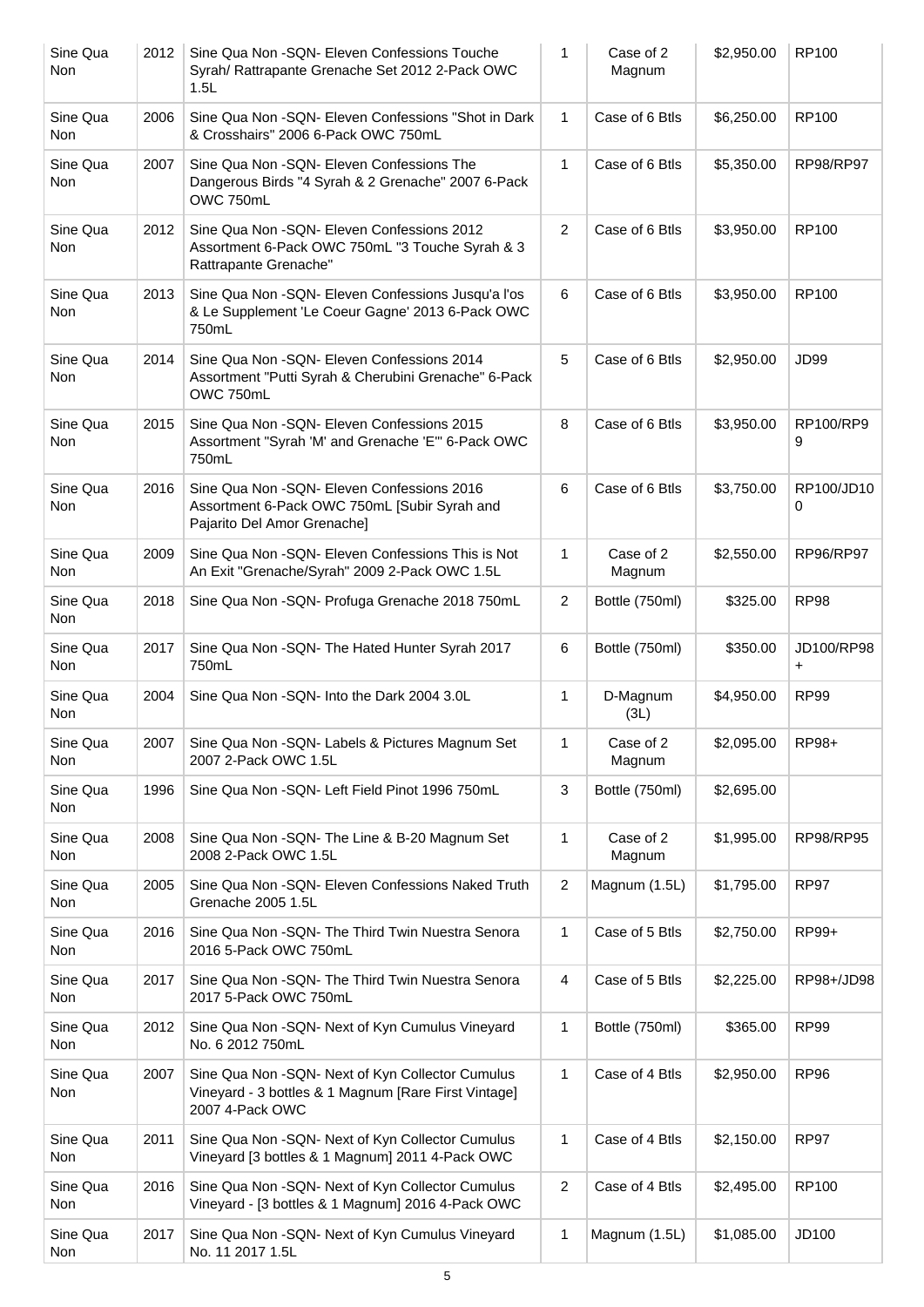| Sine Qua<br><b>Non</b> | 2003 | Sine Qua Non - SQN- Omega Pinot 2003 750mL                                                                   | 6              | Bottle (750ml)                | \$525.00    | <b>RP95</b>      |
|------------------------|------|--------------------------------------------------------------------------------------------------------------|----------------|-------------------------------|-------------|------------------|
| Sine Qua<br>Non        | 2003 | Sine Qua Non -SQN- Omega Pinot 2003 1.5L [cracked<br>wax capsule]                                            | $\mathbf{1}$   | Magnum (1.5L)                 | \$945.00    | <b>RP95</b>      |
| Sine Qua<br>Non        | 2011 | Sine Qua Non - SQN- Eleven Confessions Patine<br>Grenache 2011 750mL                                         | 4              | Bottle (750ml)                | \$410.00    | <b>RP97</b>      |
| Sine Qua<br>Non        | 2011 | Sine Qua Non - SQN- Eleven Confessions Patine -<br>Grenache & Syrah 2011 2-Pack OWC 1.5L                     | 1              | Case of 2<br>Magnum           | \$2,295.00  | <b>RP98/RP97</b> |
| Sine Qua<br>Non        | 2011 | Sine Qua Non - SQN - Eleven Confessions Patine 2011<br>Assortment 6-Pack OWC 750mL [3 Syrah & 3<br>Grenache] | $\overline{4}$ | Case of 6 Btls                | \$2,750.00  | <b>RP98/RP97</b> |
| Sine Qua<br>Non        | 2011 | Sine Qua Non -SQN- Eleven Confessions Patine Syrah<br>2011 750mL                                             | $\mathbf{1}$   | Bottle (750ml)                | \$410.00    | <b>RP98</b>      |
| Sine Qua<br>Non        | 2004 | Sine Qua Non -SQN- Poker Face & Into the Dark Set<br>2004 2-Pack OWC 3.0L                                    | 2              | Case of 2<br>D/Magnum         | \$10,500.00 | RP97/RP99        |
| Sine Qua<br>Non        | 2001 | Sine Qua Non - SQN- Rien Ne Va Plus 2001 1.5L                                                                | 1              | Magnum (1.5L)                 | \$2,500.00  | <b>RP98</b>      |
| Sine Qua<br>Non        | 2014 | Sine Qua Non -SQN- Eleven Confessions Capo dei<br>Putti Syrah 2014 3.0L                                      | 1              | D-Magnum<br>(3L)              | \$3,950.00  | JD99             |
| Sine Qua<br>Non        | 2006 | Sine Qua Non -SQN- The Raven Grenache & Syrah<br>Magnum Set 2006 2-Pack OWC 1.5L                             | 1              | Case of 2<br>Magnum           | \$2,200.00  | <b>RP98/RP96</b> |
| Sine Qua<br>Non        | 2013 | Sine Qua Non -SQN- Syrah Male/Grenache Female<br>2013 2-Pack OWC 1.5L                                        | 1              | Case of 2<br>Magnum           | \$1,895.00  | <b>RP98</b>      |
| Sine Qua<br>Non        | 2015 | Sine Qua Non -SQN- Syrah Trouver & Grenache Le<br>Chemin 2015 2-Pack OWC 1.5L                                | 1              | Case of 2<br>Magnum           | \$1,695.00  | RP100/RP9<br>8+  |
| Sine Qua<br>Non        | 2017 | Sine Qua Non -SQN- Syrah Hated Hunter/Grenache<br>Gorgeous Victim 2017 2-Pack OWC 1.5L                       | 2              | Case of 2<br>Magnum           | \$1,495.00  | JD100            |
| Sine Qua<br>Non        | 2018 | Sine Qua Non -SQN- Zieharmonika Syrah 2018 750mL                                                             | 12             | Bottle (750ml)                | \$325.00    | <b>RP99</b>      |
| Sine Qua<br>Non        | 2009 | Sine Qua Non -SQN- The Thrill of Syrah/Upside<br>Down Grenache 2009 2-PK OWC 1.5L                            | $\mathbf{3}$   | Case of 2<br>Magnum           | \$1,795.00  | RP96+/RP9<br>5   |
| Sine Qua<br>Non        | 2015 | Sine Qua Non -SQN- Next of Kyn - Touriga Nacional<br>Numero Um 2015 750mL                                    | 1              | Bottle (750ml)                | \$495.00    | JD96             |
| Sine Qua<br>Non        | 2017 | Sine Qua Non -SQN- The Gorgeous Victim Grenache<br>2017 750mL                                                | 1              | Bottle (750ml)                | \$325.00    | JD98+/RP98       |
| US Red                 | 1993 | Abreu Madrona 1993 750mL                                                                                     | 1              | Bottle (750ml)                | \$325.00    |                  |
| US Red                 | 1994 | Abreu Madrona 1994 750mL                                                                                     | 1              | Bottle (750ml)                | \$345.00    | <b>WS96</b>      |
| US Red                 | 2002 | Abreu Madrona 2002 750mL                                                                                     | 1              | Bottle (750ml)                | \$695.00    | RP100            |
| US Red                 | 2016 | Abreu Madrona 2016 750mL                                                                                     | 7              | Bottle (750ml)                | \$550.00    | JD100/JS10<br>0  |
| US Red                 | 2013 | Abreu Thorevilos 2013 750mL                                                                                  | $\overline{c}$ | Bottle (750ml)                | \$895.00    | RP100/AG1<br>00  |
| US Red                 | 2016 | Abreu Thorevilos 2016 3-Pack OWC 750mL [Banded]                                                              | 1              | Case of 3 Btls                | \$1,895.00  | JD100/JS99       |
| US Red                 | 2003 | Araujo Estate Eisele Vineyard Cabernet Sauvignon<br>2003 375mL                                               | 1              | <b>Half Bottle</b><br>(375ml) | \$95.00     | <b>RP96</b>      |
| US Red                 | 2006 | Araujo Estate Eisele Vineyard Cabernet Sauvignon<br>2006 1.5L                                                | 5              | Magnum (1.5L)                 | \$475.00    | <b>JS96</b>      |
| US Red                 | 2016 | Bond Melbury 2016 3-Pack OWC 750mL                                                                           | 1              | Case of 3 Btls                | \$1,950.00  | JD100            |
| US Red                 | 2008 | Bond Quella 2008 1.5L                                                                                        | $\overline{2}$ | Magnum (1.5L)                 | \$675.00    | <b>WS94</b>      |
| US Red                 | 2017 | Bond Quella 2017 1.5L OWC                                                                                    | 1              | Magnum (1.5L)                 | \$1,095.00  | <b>RP95</b>      |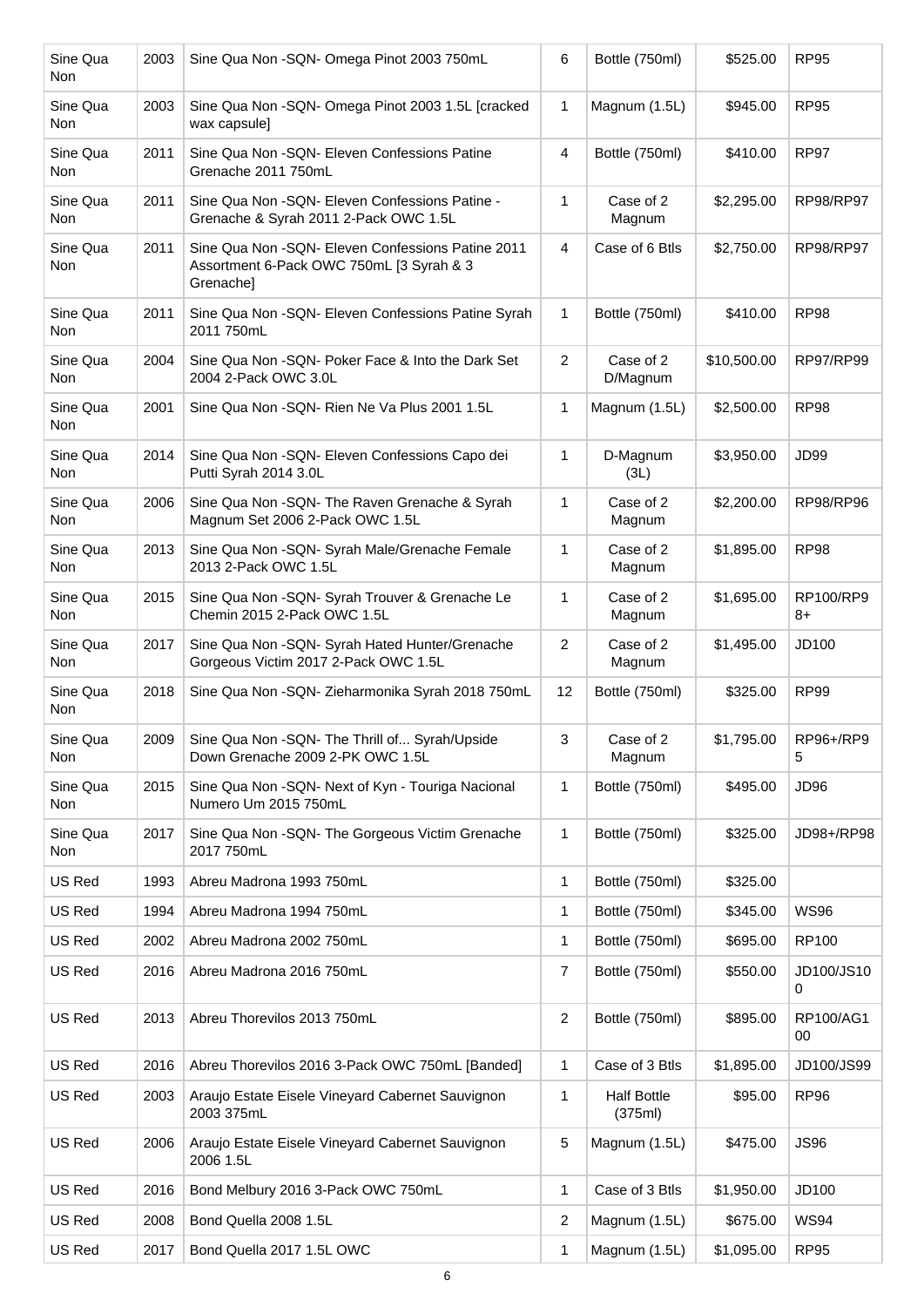| US Red | 2018 | Bryant Family 2018 750mL                                                 | 5                       | Bottle (750ml)      | \$645.00   | JS100/JD10<br>0       |
|--------|------|--------------------------------------------------------------------------|-------------------------|---------------------|------------|-----------------------|
| US Red | 2016 | Bryant Family Bettina Proprietary Red 2016 750mL                         | 6                       | Bottle (750ml)      | \$375.00   | <b>JS97</b>           |
| US Red | 2018 | Cervantes Blacktail Proprietary Red MMXIII 2018<br>6-Pack OCB 750mL      | 17                      | Case of 6 Btls      | \$860.00   | <b>RP98</b>           |
| US Red | 2018 | Cervantes Cabernet Sauvignon MMXIII 2018 6-Pack<br>OCB 750mL             | 17                      | Case of 6 Btls      | \$860.00   | RP97+                 |
| US Red | 2018 | Cliff Lede Stags Leap Cabernet Sauvignon 2018<br>12-Pack OCB 750mL       | 5                       | Case of 12 Btls     | \$900.00   | <b>WE95</b>           |
| US Red | 2010 | Colgin Cariad 2010 750mL                                                 | $\overline{\mathbf{c}}$ | Bottle (750ml)      | \$535.00   | <b>RP100</b>          |
| US Red | 2010 | Colgin Tychson Hill 2010 750mL                                           | 3                       | Bottle (750ml)      | \$435.00   | <b>JS98</b>           |
| US Red | 2012 | Colgin Tychson Hill 2012 3-Pack OWC 750mL                                | 1                       | Case of 3 Btls      | \$2,250.00 | <b>RP100</b>          |
| US Red | 2017 | Colgin Tychson Hill 2017 3-Pack OWC 750mL                                | 1                       | Case of 3 Btls      | \$1,550.00 | RP98/JD98             |
| US Red | 0812 | Colgin IX Estate Assortment Vertical 2008-2012 5-Pack<br>OWC 1.5L [Rare] | 1                       | Case of 5<br>Magnum | \$7,200.00 | <b>RP100</b>          |
| US Red | 2010 | Colgin IX Estate 2010 3-Pack OWC 750mL                                   | 1                       | Case of 3 Btls      | \$2,100.00 | <b>RP100</b>          |
| US Red | 2017 | Colgin IX Estate 2017 3-Pack OWC 750mL                                   | $\overline{2}$          | Case of 3 Btls      | \$1,595.00 | <b>RP98</b>           |
| US Red | 2013 | Colgin IX Estate 2013 6-Pack OWC 750mL                                   | 1                       | Case of 6 Btls      | \$3,900.00 | RP100/JD10<br>0       |
| US Red | 2013 | Dominus 2013 750mL                                                       | 6                       | Bottle (750ml)      | \$585.00   | RP100/AG1<br>00/JS100 |
| US Red | 1997 | Harlan Estate 1997 750mL [Slightly Scuffed Label]                        | 1                       | Bottle (750ml)      | \$1,565.00 | <b>RP100</b>          |
| US Red | 2016 | Harlan Estate 2016 750mL                                                 | 5                       | Bottle (750ml)      | \$1,440.00 | RP100/JS10<br>0       |
| US Red | 2016 | Harlan Estate 2016 750mL [Slightly Nicked Label]                         | 1                       | Bottle (750ml)      | \$1,425.00 | RP100/JS10<br>0       |
| US Red | 1997 | Harlan Estate 1997 1.5L                                                  | 1                       | Magnum (1.5L)       | \$3,950.00 | <b>RP100</b>          |
| US Red | 2006 | Harlan Estate [Signed by Bill Harlan] 2006 3.0L                          | 1                       | D-Magnum<br>(3L)    | \$6,950.00 | <b>JS98</b>           |
| US Red | 2017 | Harlan Estate 2017 3-Pack OWC 750mL                                      | $\overline{c}$          | Case of 3 Btls      | \$3,815.00 | RP97+                 |
| US Red | 2011 | Harlan Estate 2011 6-Pack OWC 750mL                                      | 2                       | Case of 6 Btls      | \$6,250.00 | <b>JS97</b>           |
| US Red | 2015 | Harlan Estate 2015 6-Pack OWC 750mL                                      | 2                       | Case of 6 Btls      | \$8,100.00 | RP100/JD10<br>0       |
| US Red | 2013 | Promontory Penultimate 2013 750mL                                        | 1                       | Bottle (750ml)      | \$465.00   | <b>RP94</b>           |
| US Red | 2016 | Promontory Penultimate 2016 3-Pack OWC 750mL                             | 2                       | Case of 3 Btls      | \$1,595.00 | RP94/AG94             |
| US Red | 1987 | Heitz Martha's Vineyard 1987 750mL [signed by Walter<br>Matthau]         | 1                       | Bottle (750ml)      | \$435.00   |                       |
| US Red | 2006 | Paul Hobbs Beckstoffer To Kalon 2006 750mL                               | 10                      | Bottle (750ml)      | \$275.00   | RP96+                 |
| US Red | 2017 | Hundred Acre Ark 2017 750mL                                              | 9                       | Bottle (750ml)      | \$545.00   | <b>RP98</b>           |
| US Red | 2012 | Hundred Acre Ark 2012 3.0L                                               | 1                       | D-Magnum<br>(3L)    | \$3,950.00 | <b>RP100</b>          |
| US Red | 2012 | Hundred Acre Kayli Morgan 2012 3.0L OWC                                  | 1                       | D-Magnum<br>(3L)    | \$3,950.00 | <b>RP99</b>           |
| US Red | 2009 | Hundred Acre Kayli Morgan 2009 3-Pack OWC 750mL                          | 2                       | Case of 3 Btls      | \$1,475.00 | <b>RP96</b>           |
| US Red | 2003 | Hundred Acre Kayli Morgan 2003 6-Pack OWC 750mL                          | 1                       | Case of 6 Btls      | \$3,290.00 | <b>RP98</b>           |
| US Red | 2010 | Kapcsandy "Grand Vin" State Lane 2010 750mL                              | $\overline{c}$          | Bottle (750ml)      | \$365.00   | AG99                  |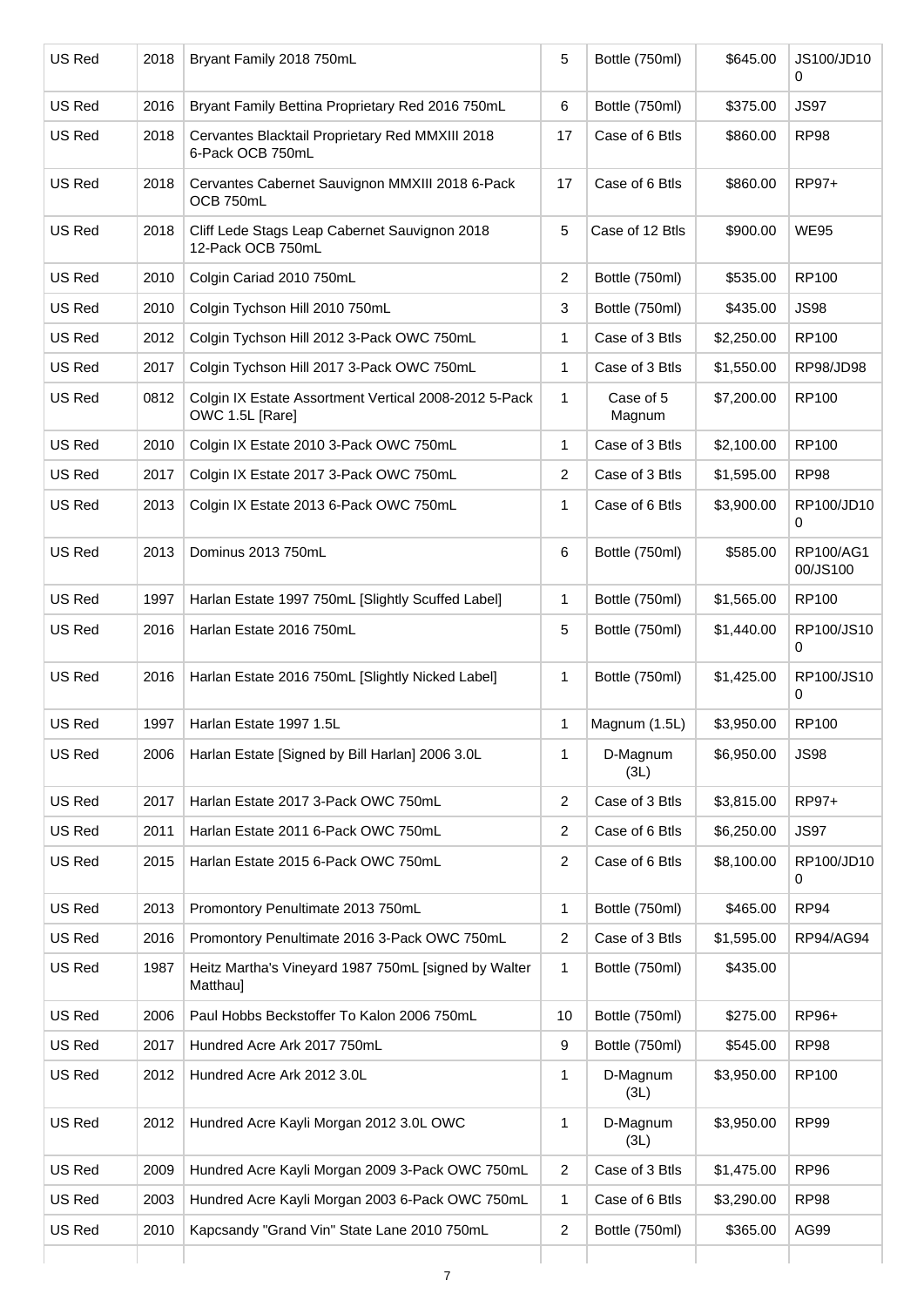| US Red | 2011 | Kapcsandy "Grand Vin" State Lane 2011 750mL                             | 2            | Bottle (750ml)      | \$180.00   | AG96+            |
|--------|------|-------------------------------------------------------------------------|--------------|---------------------|------------|------------------|
| US Red | 2007 | Levy & McClellan Cabernet Sauvignon 2007 1.5L OWC                       | 1            | Magnum (1.5L)       | \$995.00   | <b>RP96</b>      |
| US Red | 2010 | Levy & McClellan Cabernet Sauvignon 2010 1.5L OWC                       | 1            | Magnum (1.5L)       | \$795.00   | <b>RP98</b>      |
| US Red | 2015 | Levy & McClellan Cabernet Sauvignon 2015 1.5L OWC                       | 1            | Magnum (1.5L)       | \$1,150.00 | AG94             |
| US Red | 2016 | Levy & McClellan Cabernet Sauvignon 2016 1.5L OWC                       | 1            | Magnum (1.5L)       | \$1,295.00 | <b>TBD</b>       |
| US Red | 2015 | Levy & McClellan Cabernet Sauvignon 2015 750mL<br><b>OWC</b>            | 3            | Bottle (750ml)      | \$585.00   | AG94             |
| US Red | 2001 | Lokoya Cabernet Sauvignon Diamond Mountain 2001<br>750mL                | 8            | Bottle (750ml)      | \$260.00   | RP94             |
| US Red | 2003 | Lokoya Cabernet Sauvignon Diamond Mountain 2003<br>750mL                | 3            | Bottle (750ml)      | \$250.00   |                  |
| US Red | 2003 | Lokoya Cabernet Sauvignon Diamond Mountain 2003<br>750mL [Nicked Label] | 1            | Bottle (750ml)      | \$225.00   |                  |
| US Red | 2004 | Lokoya Cabernet Sauvignon Diamond Mountain 2004<br>750mL                | 1            | Bottle (750ml)      | \$265.00   | <b>RP95</b>      |
| US Red | 2014 | Lokoya Cabernet Sauvignon Diamond Mountain 2014<br>750mL                | $\mathbf{1}$ | Bottle (750ml)      | \$295.00   | <b>RP96</b>      |
| US Red | 2002 | Lokoya Cabernet Sauvignon Howell Mountain 2002<br>750mL                 | 1            | Bottle (750ml)      | \$395.00   | RP96+            |
| US Red | 2013 | Lokoya Cabernet Sauvignon Howell Mountain 2013<br>3-Pack OWC 750mL      | 1            | Case of 3 Btls      | \$1,495.00 | <b>RP100</b>     |
| US Red | 2002 | Lokoya Cabernet Sauvignon Mount Veeder 2002<br>750mL                    | $\mathbf{1}$ | Bottle (750ml)      | \$495.00   | <b>RP100</b>     |
| US Red | 2019 | Maybach Materium 2019 750mL                                             | 1            | Bottle (750ml)      | \$360.00   | JD100            |
| US Red | 2019 | Maybach Materium 2019 1.5L                                              | 1            | Magnum (1.5L)       | \$720.00   | JD100            |
| US Red | 1994 | Montelena Estate Cabernet 1994 750mL                                    | 7            | Bottle (750ml)      | \$195.00   | <b>RP95</b>      |
| US Red | 2002 | Montelena Estate Cabernet 2002 5.0L                                     | 1            | 5L (Jeroboam)       | \$1,350.00 | RP96+            |
| US Red | 2001 | Montelena Estate Cabernet 2001 6.0L                                     | 1            | 6L (Imperial)       | \$1,195.00 | AG95             |
| US Red | 2006 | Montelena Estate Cabernet Sauvignon 2006 6-Pack<br>OWC 750mL            | 1            | Case of 6 Btls      | \$780.00   | AG94             |
| US Red | 2018 | Myriad Cellars Beckstoffer Dr. Crane Vineyard 2018<br>6.0L              | 1            | 6L (Imperial)       | \$2,395.00 | JD100            |
| US Red | 2018 | Odette Estate Cabernet Sauvignon Stags Leap 2018<br>750mL               | 1            | Bottle (750ml)      | \$135.00   | JD96             |
| US Red | 2013 | O'Shaughnessy Cabernet Sauvignon Mount Veeder<br>2013 750mL             | 12           | Bottle (750ml)      | \$150.00   | AG97/RP96        |
| US Red | 2003 | Pahlmeyer Proprietary Red 2003 1.5L                                     | 3            | Magnum (1.5L)       | \$295.00   | RP <sub>94</sub> |
| US Red | 1984 | Joseph Phelps Eisele Vineyard 1984 750mL                                | 1            | Bottle (750ml)      | \$325.00   |                  |
| US Red | 2014 | Realm The Absurd 2014 750mL                                             | 1            | Bottle (750ml)      | \$1,415.00 | RP100/JD10<br>0  |
| US Red | 2015 | Realm The Absurd 2015 750mL                                             | 2            | Bottle (750ml)      | \$1,345.00 | RP100/JD10<br>0  |
| US Red | 2017 | Realm The Absurd 2017 750mL                                             | 1            | Bottle (750ml)      | \$1,045.00 | <b>RP98</b>      |
| US Red | 2016 | Realm The Absurd 2016 6-Pack OCB 750mL                                  | 1            | Case of 6 Btls      | \$8,250.00 | JD100/RP99       |
| US Red | 2019 | Realm Cabernet Sauvignon Beckstoffer Bourn 2019<br>3-Pack OCB 1.5L      | 1            | Case of 3<br>Magnum | \$2,400.00 | <b>AG97</b>      |
| US Red | 2019 | Realm Cabernet Sauvignon Farella Coombsville 2019<br>750mL              | 5            | Bottle (750ml)      | \$233.00   | RP98+            |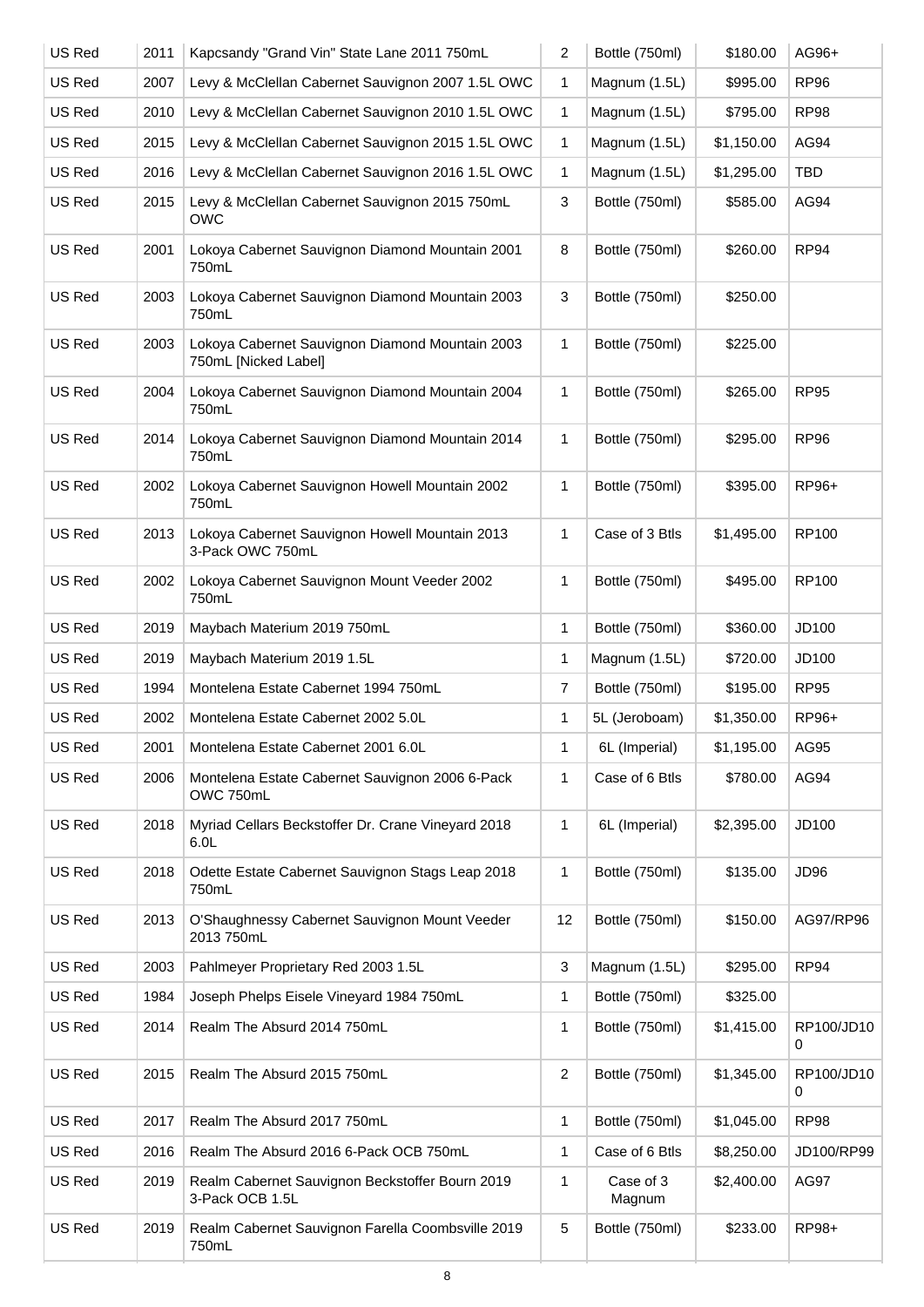| US Red | 2019 | Realm Cabernet Sauvignon Farella Coombsville 2019<br>1.5L                      | 2              | Magnum (1.5L)       | \$625.00   | RP98+            |
|--------|------|--------------------------------------------------------------------------------|----------------|---------------------|------------|------------------|
| US Red | 2019 | Realm Cabernet Sauvignon Farella Coombsville 2019<br>6-Pack OCB 750mL          | $\overline{2}$ | Case of 6 Btls      | \$1,600.00 | RP98+            |
| US Red | 2019 | Realm Beckstoffer To Kalon Cabernet Franc 2019 1.5L                            | 1              | Magnum (1.5L)       | \$1,445.00 | RP98+            |
| US Red | 2013 | Realm Cabernet Sauvignon Beckstoffer To Kalon 2013<br>1.5L                     | 1              | Magnum (1.5L)       | \$1,095.00 | <b>JS100</b>     |
| US Red | 2019 | Realm Cabernet Sauvignon Beckstoffer To Kalon 2019<br>3-Pack OCB 1.5L          | 1              | Case of 3<br>Magnum | \$3,295.00 | <b>RP99</b>      |
| US Red | 2019 | Realm Cabernet Sauvignon Beckstoffer To Kalon 2019<br>6-Pack OCB 750mL         | $\mathbf{1}$   | Case of 6 Btls      | \$2,695.00 | <b>RP99</b>      |
| US Red | 2019 | Realm The Tempest 2019 6-Pack OCB 750mL                                        | 1              | Case of 6 Btls      | \$900.00   | RP95+            |
| US Red | 1990 | Ridge Monte Bello 1990 750mL                                                   | 12             | Bottle (750ml)      | \$550.00   | <b>WS97</b>      |
| US Red | 2006 | Ridge Monte Bello 2006 750mL                                                   | 1              | Bottle (750ml)      | \$265.00   | AG95+            |
| US Red | 2008 | Ridge Monte Bello 2008 750mL                                                   | 1              | Bottle (750ml)      | \$245.00   | RP95+            |
| US Red | 2011 | Ridge Monte Bello 2011 750mL                                                   | 5              | Bottle (750ml)      | \$185.00   | AG94             |
| US Red | 2004 | Scarecrow 2004 750mL                                                           | 1              | Bottle (750ml)      | \$950.00   | <b>RP99</b>      |
| US Red | 2006 | Scarecrow 2006 750mL                                                           | 1              | Bottle (750ml)      | \$735.00   | <b>JS99</b>      |
| US Red | 2008 | Scarecrow 2008 750mL                                                           | 1              | Bottle (750ml)      | \$665.00   | <b>JS99</b>      |
| US Red | 2009 | Scarecrow 2009 750mL                                                           | 1              | Bottle (750ml)      | \$675.00   | AG95             |
| US Red | 2011 | Scarecrow 2011 750mL                                                           | 3              | Bottle (750ml)      | \$635.00   | AG96+            |
| US Red | 2009 | Scarecrow 2009 3-Pack OWC 750mL                                                | 1              | Case of 3 Btls      | \$2,195.00 | AG95             |
| US Red | 2019 | Schrader Heritage Clone To Kalon 2019 6-Pack OCB<br>750mL                      | 1              | Case of 6 Btls      | \$2,750.00 | JD98+            |
| US Red | 2011 | Schrader Mixed [CCS, LPV, RBS, T6] 2011 4-Pack<br>OWC 750mL                    | $\overline{2}$ | Case of 4 Btls      | \$1,195.00 | <b>RP95</b>      |
| US Red | 2010 | Schrader Old Sparky 2010 1.5L OWC                                              | 1              | Magnum (1.5L)       | \$1,695.00 | <b>RP98</b>      |
| US Red | 2007 | Schrader Original Beckstoffer To Kalon 2007 6.0L<br><b>OWC</b>                 | 1              | 6L (Imperial)       | \$7,950.00 | RP96+            |
| US Red | 2007 | Schrader RBS 2007 3.0L OWC [Non-Production<br>Format]                          | $\mathbf{1}$   |                     | \$4,500.00 | <b>RP99</b>      |
| US Red | 2008 | Schrader RBS 2008 3.0L OWC [Non-Production<br>Format]                          | 1              |                     | \$3,350.00 | <b>RP97</b>      |
| US Red | 2010 | Schrader Mixed 2010 4-Pack OWC 750mL [1 GIII, 2<br>RBS, 1 T6]                  | 1              | Case of 4 Btls      | \$1,495.00 | RP99             |
| US Red | 2015 | Schrader Mixed 2015 4-Pack OWC 750mL [2 CCS, 2<br>RBS]                         | 1              | Case of 4 Btls      | \$1,595.00 | JD100/RP99       |
| US Red | 2015 | Schrader Mixed Cellar "CCS, RBS, T6, LPV, ORIG,<br>GIII" 2015 6-Pack OWC 750mL | 1              | Case of 6 Btls      | \$2,350.00 | RP100            |
| US Red | 2008 | Schrader Beckstoffer To Kalon T6 2008 1.5L OWC                                 | 4              | Magnum (1.5L)       | \$1,595.00 | <b>RP99</b>      |
| US Red | 1994 | Screaming Eagle 1994 750mL                                                     | 3              | Bottle (750ml)      | \$4,950.00 | RP <sub>94</sub> |
| US Red | 1999 | Screaming Eagle 1999 750mL                                                     | 3              | Bottle (750ml)      | \$4,075.00 | RP97/WS97        |
| US Red | 2001 | Screaming Eagle 2001 750mL                                                     | 1              | Bottle (750ml)      | \$4,450.00 | <b>RP99</b>      |
| US Red | 2003 | Screaming Eagle 2003 750mL                                                     | $\overline{c}$ | Bottle (750ml)      | \$3,775.00 | <b>RP98</b>      |
| US Red | 2006 | Screaming Eagle 2006 750mL                                                     | 1              | Bottle (750ml)      | \$3,825.00 | RP98/AG98        |
| US Red | 2009 | Screaming Eagle 2009 750mL                                                     | 1              | Bottle (750ml)      | \$3,895.00 | AG98             |